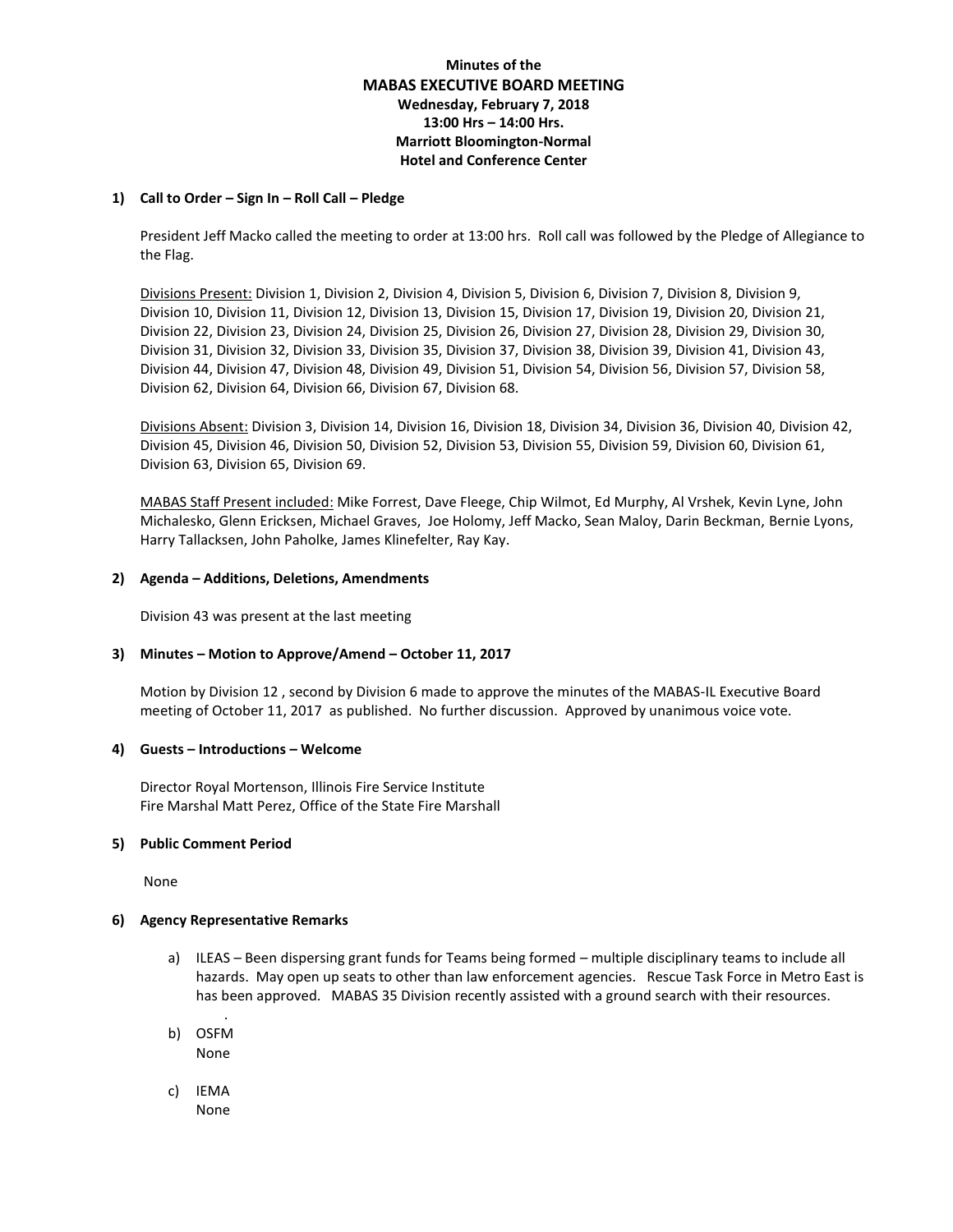### d) IFSI

Director Mortenson/IFSI enjoys the great relationship with MABAS. End of July an exercise involving multiple organizations to include the U.S. Marines (CBERG). This has been in the planning for the past year and will be a major event. The first few days will start at IFSI and then move up to the Chicago Metro area. The exercise will include patients and movement of same with heavy involvement from the law enforcement system and IEMA.

### 7) **Finance – Budget – Comptroller's Report**

- a) Funds Status Report\* Treasurer Maloy reported. The meeting packet includes a Statement of Financial Activity (page 5 of the packet)
- b) Dues Report 2017\* Treasurer Maloy reported on dues received as of 1/18/2018 (page 8 of the packet)
- c) Grant Matrix \* Treasurer Maloy reported on balances on grants as of 1/16/2018 (page 9 of the packet).
- d) 2017 Grant Submissions\* Treasurer Maloy reported on the status of the grant submission (Page 14 of the packet) and Operating Budget for the various funds.

Motion to accept the Treasurer's report as presented by Division 21, second by Division 51. With no further discussion, approved by unanimous voice vote.

e) Motion to accept the Budget – Non Grant Funds - as presented (page 15 of the packet) by Division 4, second by Division 48. With no further discussion, approved by unanimous voice vote.

### **8) Attorney, Legal Counsel, Legislative Matters**

- a) MABAS IL and MABAS WI Interstate EMS MOA. Continue to work on the EMS MOA – Wisconsin has a new Director of EMS in their state which is holding things up.
- b) MABAS-IL and MABAS-IN Interstate No progress to report
- c) Other legal issues No other matters to discuss.

### **9) Policy Considerations**

- a) MABAS Awards, Decorations and Recognition Policy C-03-01 Consideration to Adopt (page 18 of the packet). Motion to adopt policy as presented by Division 22, second by Division 19. With no further discussion, approved by unanimous voice vote.
- b) Rescue Task Force (RTF) Guidelines *Introduction Only* (page 28 of the packet). Chief DeFrance from East Moline gave an overview of the guidelines being presented. Will come back for a vote in June 2018.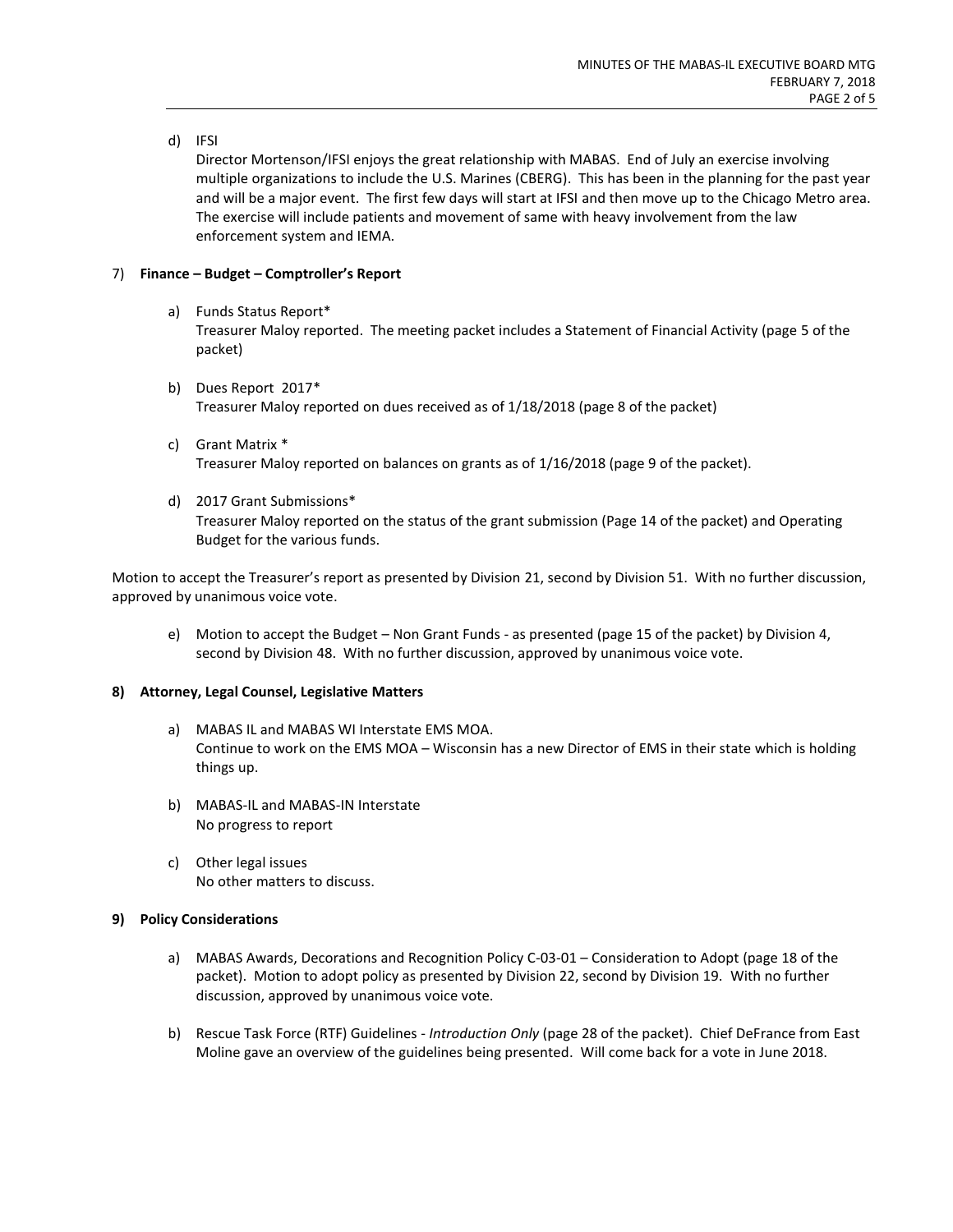- c) Teleconference System Use A-03-03 *Introduction Only* (page 33 of the packet). Glen Erickson gave an overview of the use of the Conference System and the required reporting. Will come back for a vote in June 2018
- d) Unmanned Aircraft Systems or Drone (UAS) Program Guidelines Consideration to Adopt *Introduced 10/11/17* (page 35 of the packet). Motion to Adopt policy as presented by Division 2, second by Division 7. With no further discussion, approved by voice vote with Division 9 opposing.

### **10) Committee Matters and Reports**

- a) Bylaws and Elections Committee
	- Nomination for 1<sup>st</sup> Vice President. One nomination packet has been received (page 58 of the packet). Called for nominations from the floor. Hearing none, a motion to close nominations by Division 13, second by Division 29. With no further discussion, approved by unanimous voice vote. A motion to appoint Don Davids to the position of  $1<sup>st</sup>$  Vice President by Division 27, second by Division 13. Motion approved by unanimous voice vote.
- b) Individual Committee Reports
	- By Laws Committee no report
	- Fleet & Mechanics Committee no report
	- M.I.S.T. Committee Existence for several years. The program will continue but will need to further advise agencies of the existence and what the Committee can offer. Additional information will be posted on the MABAS website. Expand on social media and via a newsletter, IFCA Conference, and ILEAS. Looking for the Committee to meet at least quarterly between now and next year's conference.
	- TRT Committee no report
	- Operations Committee no report
	- Water Rescue Committee no report
	- TCD Committee no report
	- USAR Committee no report
	- Haz Mat Committee no report
	- Intelligence Committee no report

### **11) CEO Report**

a) 2018 MABAS Summit Update Slightly under last year for overall attendance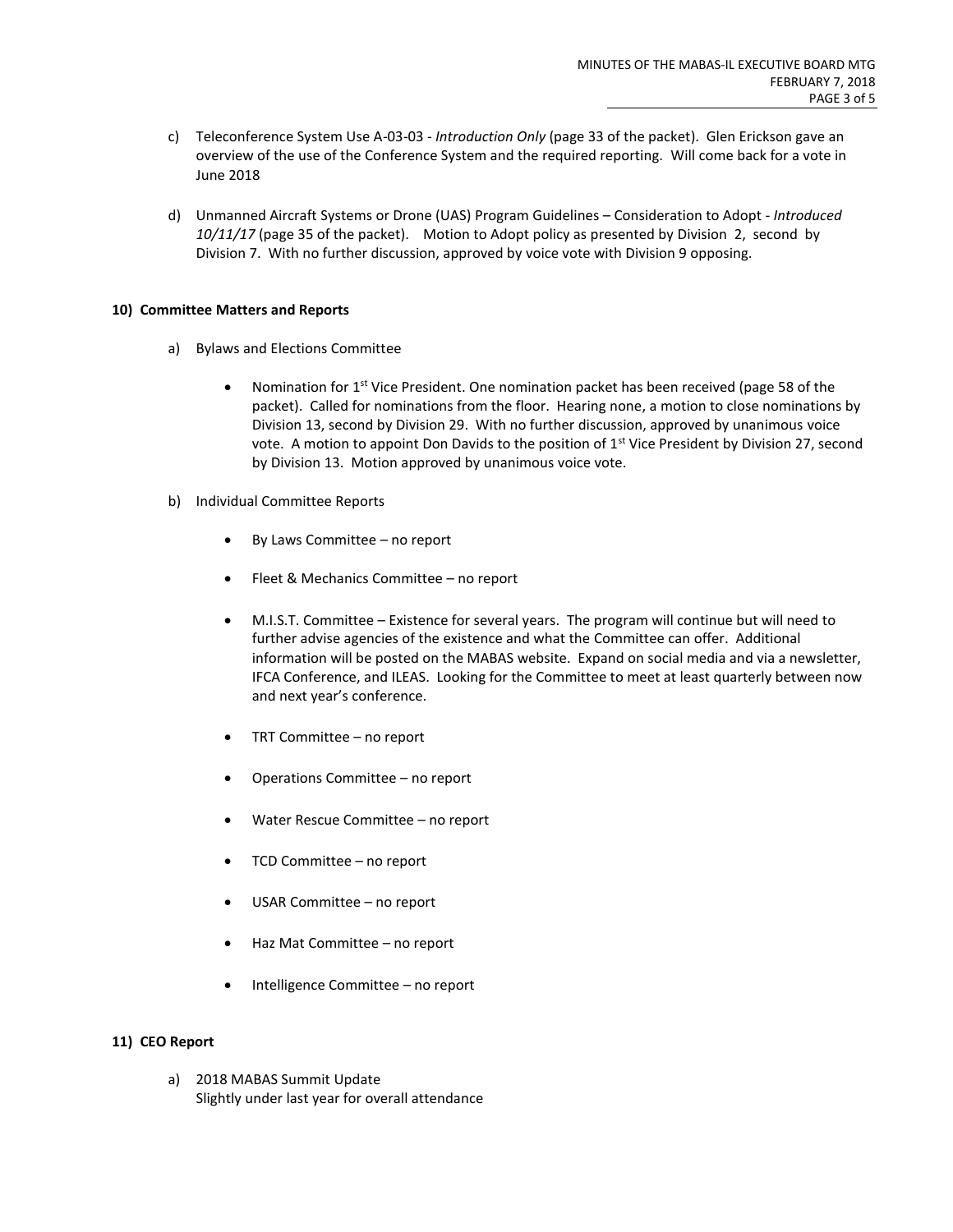- b) 2019 Proposed MABAS Summit. Penciled in February 25<sup>th</sup> through March 1<sup>st</sup> at this location. Further discussion with Executive Leadership Board to sign the contract. More to follow
- c) 2016 UASI Grant Reduction Possible Surplus Funds Availability Working to restore the \$500,000.00 before May  $1<sup>st</sup>$ . May have to defer some equipment and maintenance items if the money is not restored
- d) MABAS Non-Profit Foundation Status Report Last year formed a Non-Profit in order to collect private funds supporting training, exercise, and similar type events that are not funded by grants. Retired Chief Jay Reardon is continuing the effort to collect funding for this. More to follow.
- e) Special Teams Status Report Division 46 and Division 32 have stood up their TRT teams back up to deployable status from probation status.
- f) IPWMAN MOU similar to ILEAS, Cook County, and IEMA. A draft has been created and our attorney has reviewed. It is being sent to ILEAS and if all goes well will bring it back in June for approval.
- g) MABAS Annual 2017 Report (page 61 of the packet) as being submitted to ITTF as required. Our report will be combined with the other Fire Committee Members to be presented to the Governor.

### **12) Capital/Major Projects Review**

a) Logistics Deployment Supply Truck Retro Fit Project Status

This project is completed and has been placed in service. The project included doors being reconfigured to allow better access

### **13) Old Business**

a) MOU with ILEAS in progress and is being reviewed by both attorneys.

### **14) New Business**

- a) 2018 MABAS Dues structure. Treasure Maloy discussed the new due structure (page 69 of the packet) with the increase in accordance with the CPI.
- b) 2018 Leadership Award moved to the June meeting since the recipient could not be in attendance.

### **15) Divisional Reports**

None

### **16) Public Comment – Non Agenda Items**

No comments from the public